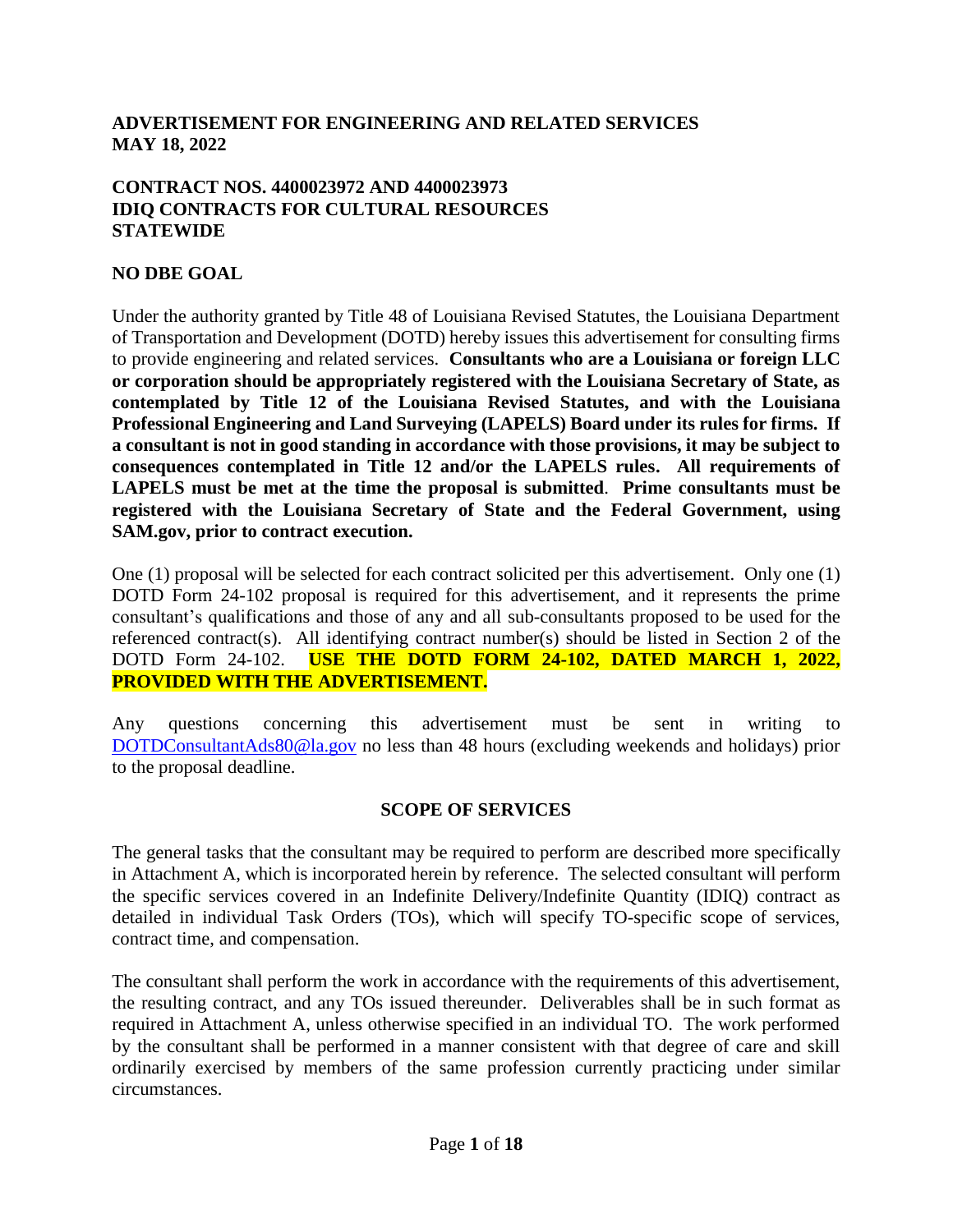## **MINIMUM PERSONNEL REQUIREMENTS (MPRs)**

The requirements set forth in Attachment B must be met at the time the proposal is submitted.

## **EVALUATION CRITERIA**

The criteria to be used by DOTD in evaluating responses for the selection of a consultant to perform these services are listed below:

- 1. firm experience on similar projects, weighting factor of three (3);
- 2. staff experience on similar projects, weighting factor of four (4);
- 3. firm size as related to the project magnitude, weighting factor of three (3);
- 4. past performance on similar DOTD projects, weighting factor of six (6)**\***;
- 5. current work load with DOTD, weighting factor of five (5);
- 6. approach and methodology, weighting factor of nine (9).

\*The consultant is to identify in the table below those evaluation disciplines consistent with the approach and methodology proposed in Section 18 of the DOTD Form 24-102.

### **THE FOLLOWING TABLE MUST BE COMPLETED AND INCLUDED IN SECTION 12 OF THE DOTD FORM 24-102 PROPOSAL**.

**Sub-consultants are allowed to be used for this proposal.** Fill in the table by identifying only those evaluation disciplines consistent with the approach and methodology proposed in Section 18 of the DOTD Form 24-102\*, the name of each firm that is part of the proposal, and the percentage of work in each past performance evaluation discipline to be performed by that firm. The percentage estimated for each evaluation discipline is for evaluation purposes only and will not control the actual performance or payment of the work. The percentages for the prime and sub-consultants must total 100% for each past performance evaluation discipline, as well as the overall total percent of the contract. (Add rows and columns as needed)

| Evaluation                                                                                   | $%$ of   | Prime |  | Firm B   Firm C   Firm D |  | Firm E | Each       |
|----------------------------------------------------------------------------------------------|----------|-------|--|--------------------------|--|--------|------------|
| Discpline(s)                                                                                 | Overall  |       |  |                          |  |        | Discipline |
|                                                                                              |          |       |  |                          |  |        | must total |
|                                                                                              | Contract |       |  |                          |  |        | to 100%    |
|                                                                                              |          |       |  |                          |  |        |            |
|                                                                                              |          |       |  |                          |  |        | 100%       |
|                                                                                              |          |       |  |                          |  |        | 100%       |
|                                                                                              |          |       |  |                          |  |        | 100%       |
| Identify the percentage of work for the <b>overall contract</b> to be performed by the prime |          |       |  |                          |  |        |            |
| consultant and each sub-consultant.                                                          |          |       |  |                          |  |        |            |
| Percent of Contract                                                                          | 100%     |       |  |                          |  |        |            |

\*The past performance evaluation disciplines are: Road, Bridge, Traffic, CE&I/OV, Geotech, Survey, Environmental, Data Collection, Planning, Right-of-Way, CPM, ITS, Appraiser and Other.

If sub-consultants are used, the prime consultant must perform greater than 50% of the work for the overall contract.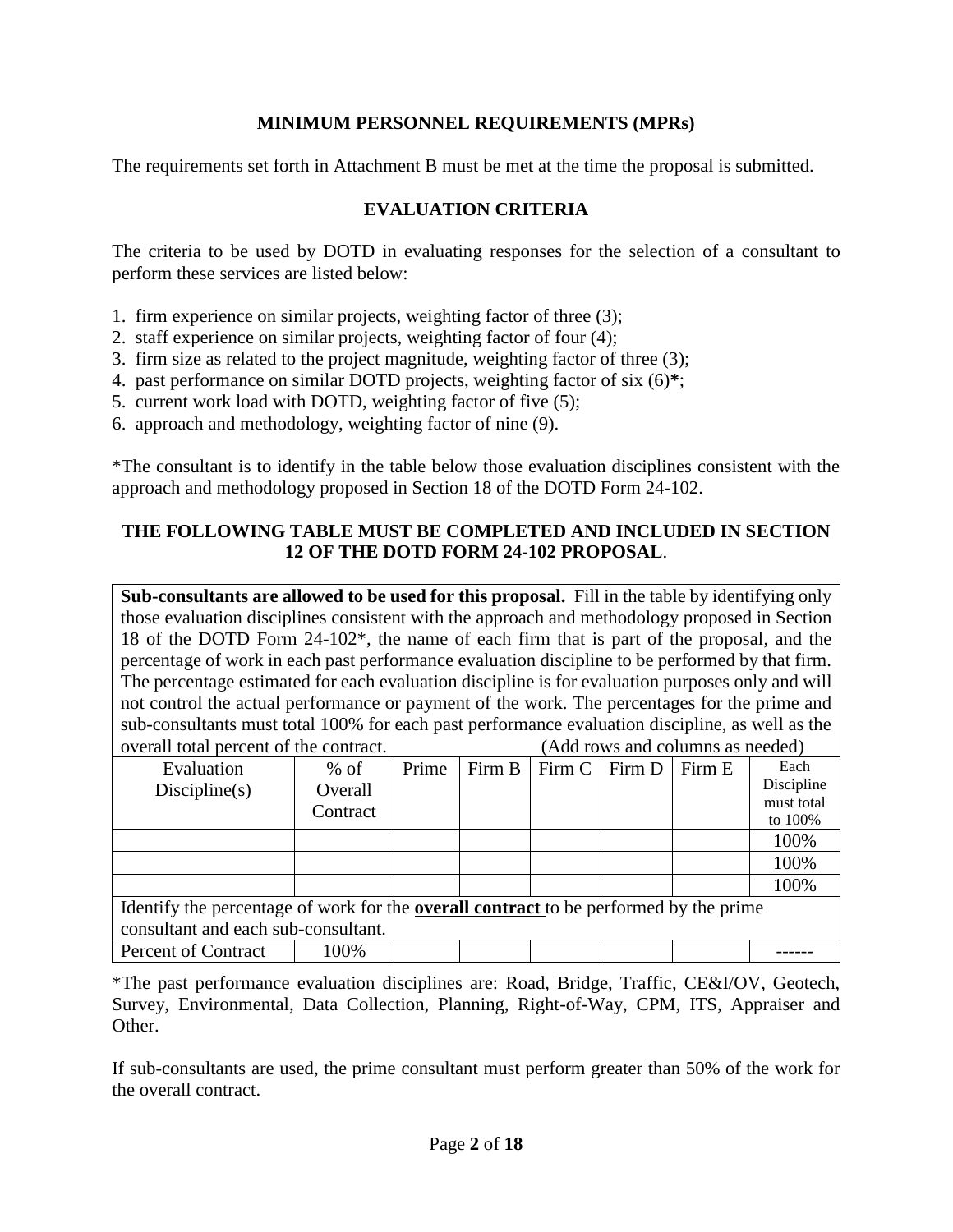Proposals will be evaluated as set forth in the "Evaluation Criteria" section of this advertisement. The evaluation will be by means of a point-based rating system. Each of the above criteria will receive a rating on a scale of one (1) through five (5). The rating will then be multiplied by the corresponding weighting factor. The rating in each category will then be added to arrive at the proposal's final rating.

DOTD's Project Evaluation Team (PET) will be responsible for performing the above described evaluation, and will present a shortlist of the four (4) (if four are qualified), highest rated consultants to the Secretary of DOTD. The Secretary will make the final selection.

# **COMPLIANCE WITH SUPPLEMENTAL ETHICS REQUIREMENTS**

DOTD has established supplemental ethics requirements applicable to consultants and PET members. These requirements are found in the "Supplemental Ethics Requirements" article of the sample contract linked to this advertisement, which are incorporated herein by reference. Any firm that is found to have violated these requirements may not be considered for this selection.

## **By submission of a proposal to perform services pursuant to this advertisement, the consultant agrees to comply with DOTD's Supplemental Ethics Requirements.**

# **RULES OF CONTACT UPON ADVERTISEMENT**

DOTD is the single source of information regarding the contract selection. Any official correspondence will be in writing, and any official information regarding the contract will be disseminated by DOTD's designated representative via the DOTD website. The following rules of contact will apply during the contract selection process, commencing on the advertisement posting date and ceasing at the time of final contract selection. Contact includes face-to-face communication, the use of a telephone, facsimile, electronic mail (email), or formal or informal written communications with DOTD. Any contact determined to be improper, at the sole discretion of DOTD, may result in the rejection of the proposal (i.e., DOTD Form 24-102).

Consultants and consultant organizations shall correspond with DOTD regarding this advertisement only through the email address designated herein; [DOTDConsultantAds80@la.gov](mailto:DOTDConsultantAds80@la.gov) and during DOTD sponsored one-on-one meetings.

No consultant, or any other party on behalf of a consultant, shall contact any DOTD employee, other than as specified herein. This prohibition includes, but is not limited to, the contacting of: department, office, or section heads, project managers, members of the evaluation teams, and any official who may participate in the decision to award the contract resulting from this advertisement.

DOTD will not be responsible for any information or exchange that occurs outside the official process specified above.

**By submission of a proposal to perform services pursuant to this advertisement, the consultant agrees to the communication protocol herein.**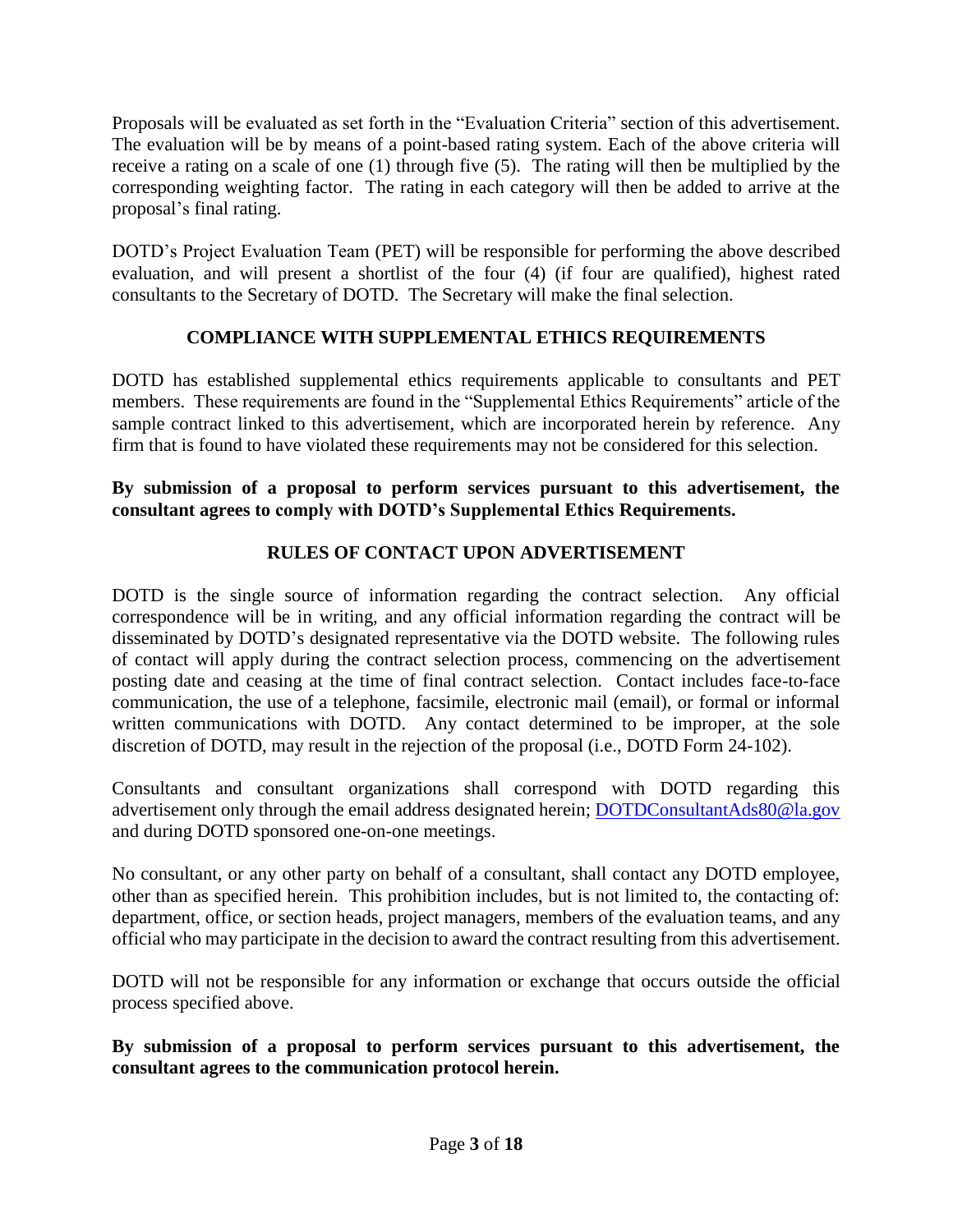### **CONTRACT TIME**

This IDIQ contract shall be in effect for **five (5) years**. **All TOs must be completed by the termination date of the IDIQ contract.** No TO will be initiated unless sufficient contract time remains to complete the TO.

### **COMPENSATION**

The maximum compensation payable to the consultant under each IDIQ contract shall not exceed **\$1,000,000**. Compensation to the consultant for services rendered in connection with each TO may be made on the basis of lump sum, actual cost plus a fixed fee, cost per unit of work, or specific rates of compensation, as specified in each TO, subject to the limitation set forth in the IDIQ contract.

Compensation may be either negotiated or non-negotiated as determined by DOTD for each individual TO. When the compensation is negotiated, it will be determined by DOTD based on work hours negotiated between DOTD and the consultant. After notification of selection, a kickoff meeting will be held with the selected consultant and appropriate DOTD personnel. The selected consultant will be required to submit a work hour proposal. All negotiations must be completed within the timeframe set forth in the Consultant Contract Services Manual, unless an abbreviated timeframe is specified in writing by the PM.

### **DIRECT EXPENSES**

To the extent that the consultant is allowed to claim reimbursement for direct expenses, all direct expense items that are not paid for in the firm's indirect cost rate and are needed and will be consumed during the life of the contract must be identified by the consultant during contract development. Standard equipment or resources to be used in the provision of services rendered for this contract will not be considered for payment under direct expenses.

The consultant should own most of the equipment required to provide the work and services. The cost of this equipment should be included in the consultant's indirect cost rate. Equipment may be considered "specialized" if it cannot be considered standard equipment for that particular consultant's normal operating business needs. If a consultant believes special equipment is needed for the contract, the consultant must inquire through the Question and Answer process, as provided herein, whether the identified item will be considered specialized equipment for the individual contract.

To the extent that direct expenses are authorized to be compensated pursuant to a particular TO, all travel related expenses will be compensated under direct expenses, and will be in accordance with the most current Louisiana Office of State Travel regulations as promulgated in the Louisiana Administrative Code under the caption "PPM No. 49", with the exception that compensation for vehicle usage will be based on actual miles traveled directly and exclusively related to project needs. Vehicle rental rates will require prior approval from the PM.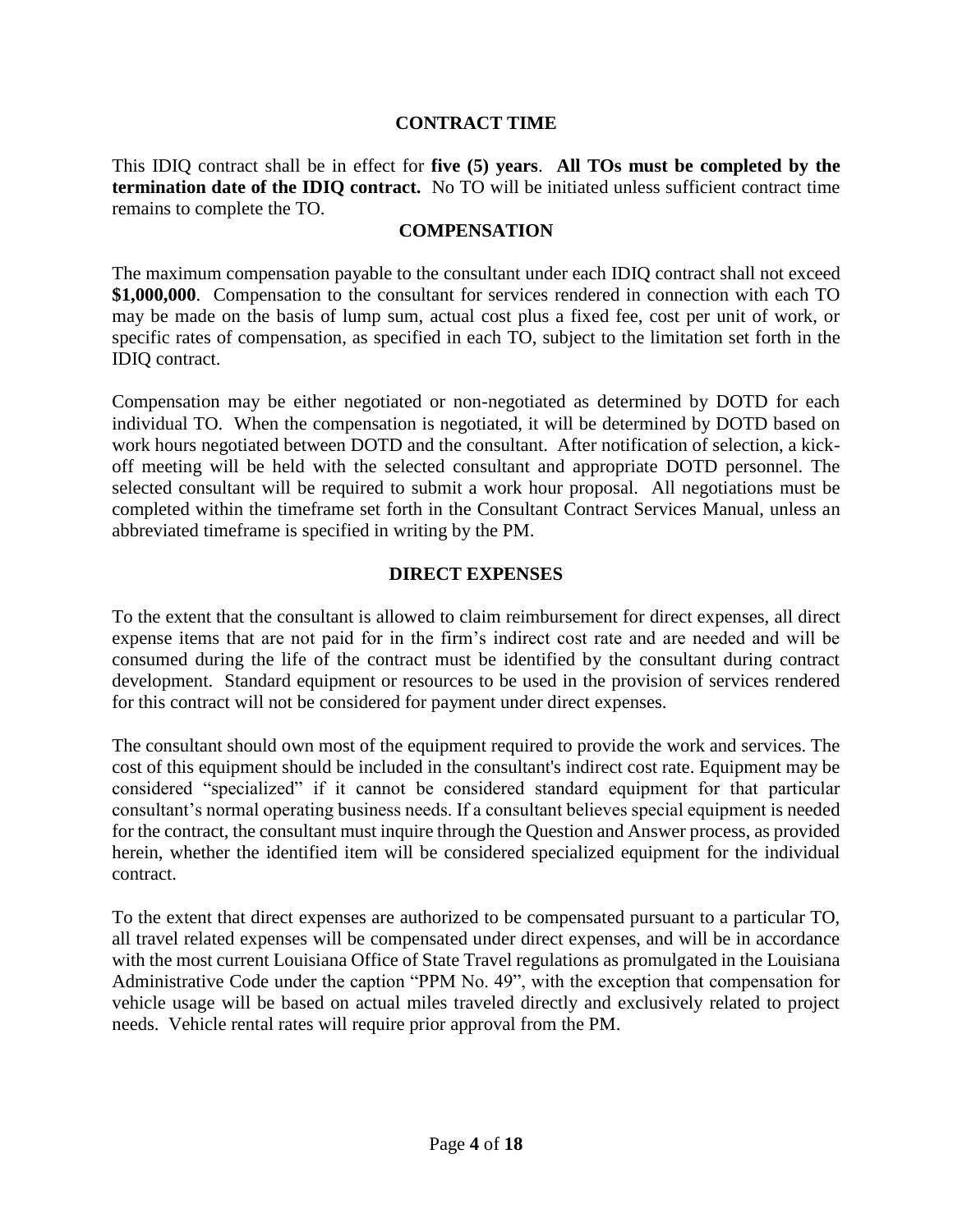## **CYBERSECURITY TRAINING**

In accordance with La. R.S.  $42:1267(B)(3)$  and the State of Louisiana's Information Security Policy, if the Consultant, any of its employees, agents, or sub-consultants will have access to State government information technology assets, the Consultant's employees, agents, or sub-consultants with such access must complete cybersecurity training annually, and the Consultant must present evidence of such compliance annually and upon request. The Consultant may use the cybersecurity training course offered by the Louisiana Department of State Civil Service without additional cost or may use any alternate course approved in writing by the Office of Technology Services.

For purposes of this Section, "access to State government information technology assets," means the possession of credentials, equipment, or authorization to access the internal workings of State information technology systems or networks. Examples would include but not be limited to Stateissued laptops, VPN credentials to credentials to access the State network, badging to access the State's telecommunications closets or systems, or permissions to maintain or modify IT systems used by the State. Final determination of scope inclusions or exclusions relative to access to State government information technology assets will be made by the Office of Technology Services.

## **QUALITY ASSURANCE/QUALITY CONTROL**

DOTD requires the selected consultant and all sub-consultants to develop a Quality Assurance/Quality Control (QA/QC) program in order to provide a mechanism by which all deliverables will be subject to a systematic and consistent review. The selected consultant shall address in its plan the review of all sub-consultant work and deliverables. The selected consultant must submit their QA/QC plan to the DOTD PM within 10 business days of the award notification to the consultant. Consultants must ensure quality and adhere to established DOTD policies, procedures, standards and guidelines in the preparation and review of all deliverables. DOTD may provide limited input and technical assistance to the consultant. Any deliverables to be transmitted by the consultant shall be transmitted with a DOTD Quality Assurance/Quality Control Checklist, and a certification that the deliverables meet DOTD's quality standards.

If Attachment A includes specific QA/QC requirements that contradict those set forth above, the requirements in Attachment A control.

# **TRAFFIC ENGINEERING PROCESS AND REPORT TRAINING REQUIREMENTS**

As part of DOTD's on-going commitment to high quality traffic engineering reports, a traffic engineering training course must be taken by traffic engineering PEs and EIs in order to be eligible to work on DOTD projects. When traffic is included as a discipline on which past performance is evaluated, for consultants performing traffic engineering services (i.e., traffic analysis throughout all DOTD project stages and/or QC of traffic analysis), appropriate personnel must successfully complete the three (3) modules of the Traffic Engineering Process and Report Course offered by Louisiana Transportation Research Center (LTRC). This Course must be completed no later than the time the proposal is submitted or show proof of registration for the Course from the LTRC's Registration site. **Copies of training certificates or proof of registration are to be included in Section 22 of the proposal.** It will be the prime consultant's responsibility to ensure their staff and sub-consultants complete the training. Copies of training records may be obtained from the LTRC website [https://registration.ltrc.lsu.edu/login.](https://registration.ltrc.lsu.edu/login)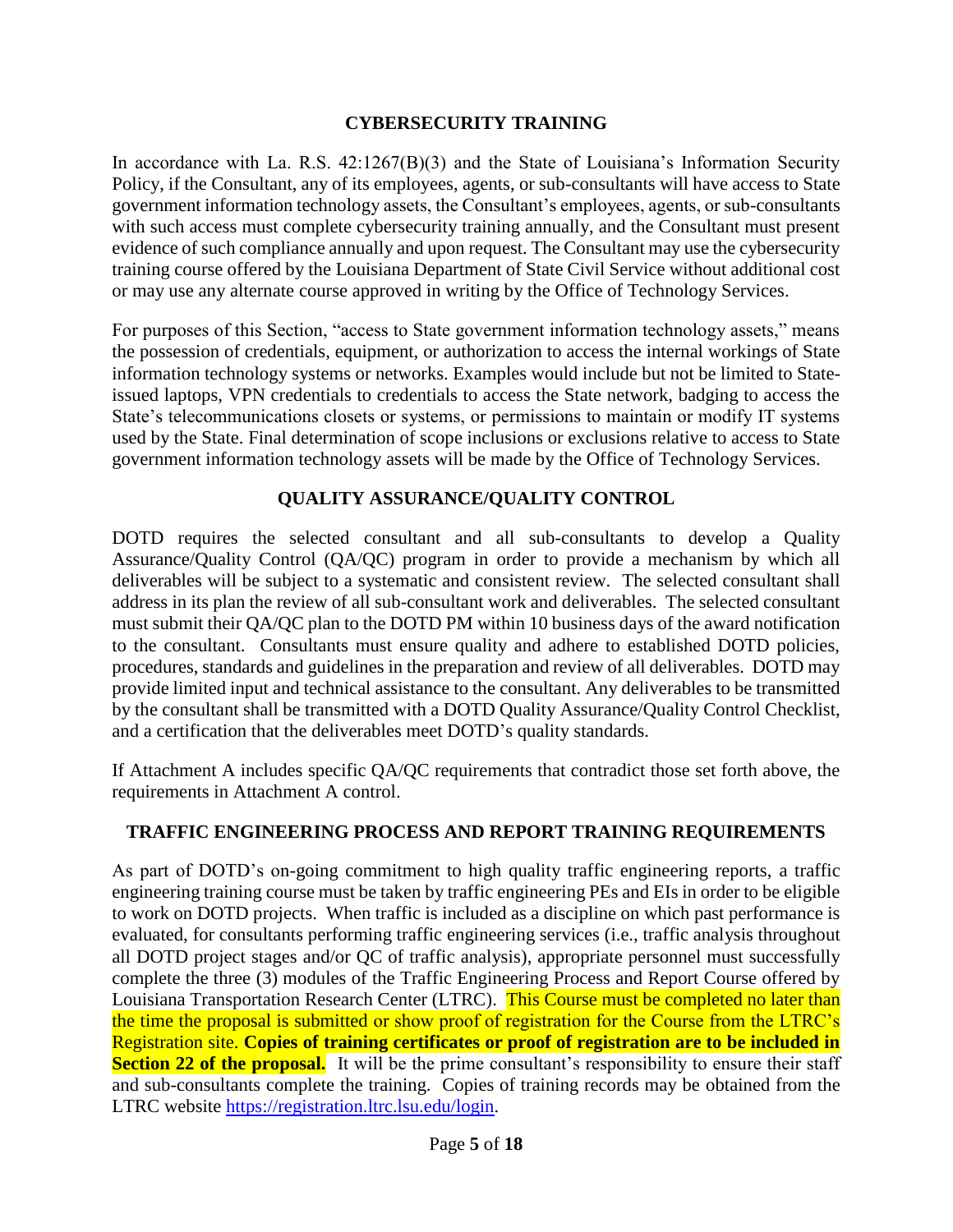### **WORK ZONE TRAINING REQUIREMENTS**

As part of DOTD's on-going commitment to work zone safety, required work zone training courses must now be taken every four (4) years in order for personnel to remain eligible to work on DOTD projects. For consultants performing preconstruction services (*e.g.*, design, survey, subsurface utility, geotechnical, traffic, bridge inspection, environmental services), appropriate personnel must successfully complete these courses. In general, the person in responsible charge of traffic control plans shall be required to have Traffic Control Supervisor training. For preconstruction field services performed within the clear zone, at least one (1) member of the field crew shall have Traffic Control Supervisor or Traffic Control Technician training. The consultant should identify all personnel listed in the staffing plan for the contract who have completed the appropriate work zone training courses. All preconstruction work zone training requirements shall be met **prior to contract execution**. It will be the prime consultant's responsibility to ensure their staff and sub-consultants have the appropriate work zone training.

In addition to the above requirements, if the Scope of Services set forth in Attachment A includes Construction Engineering and Inspection (CE&I), the following training requirements shall be met **at the time the proposal is submitted**:

| Field Engineers:                                              | <b>Traffic Control Technician</b><br><b>Traffic Control Supervisor</b><br>Flagger |
|---------------------------------------------------------------|-----------------------------------------------------------------------------------|
| Field Engineer Interns:                                       | Traffic Control Technician<br><b>Traffic Control Supervisor</b><br>Flagger        |
| Field Senior Technicians,                                     |                                                                                   |
| Survey Party Chiefs, and                                      |                                                                                   |
| SUE Worksite Traffic Supervisors*: Traffic Control Technician | <b>Traffic Control Supervisor</b><br>Flagger                                      |
| Other Field Personnel*:                                       | Traffic Control Technician<br>Flagger                                             |

\* excluding Asphalt Plant Inspector, Paint Managers, and Paint Inspectors

Approved courses are offered by ATSSA and AGC. Substitutes for these courses must be approved by the DOTD Work Zone Task Force. For more information, please contact DOTD HQ Construction at 225-379-1584. Specific training course requirements are:

Flagger: Successful completion every four (4) years of a work zone flagger course approved by the Department. The "DOTD Maintenance Basic Flagging Procedures Workshop" is not an acceptable substitute for the ATSSA and AGC flagging courses.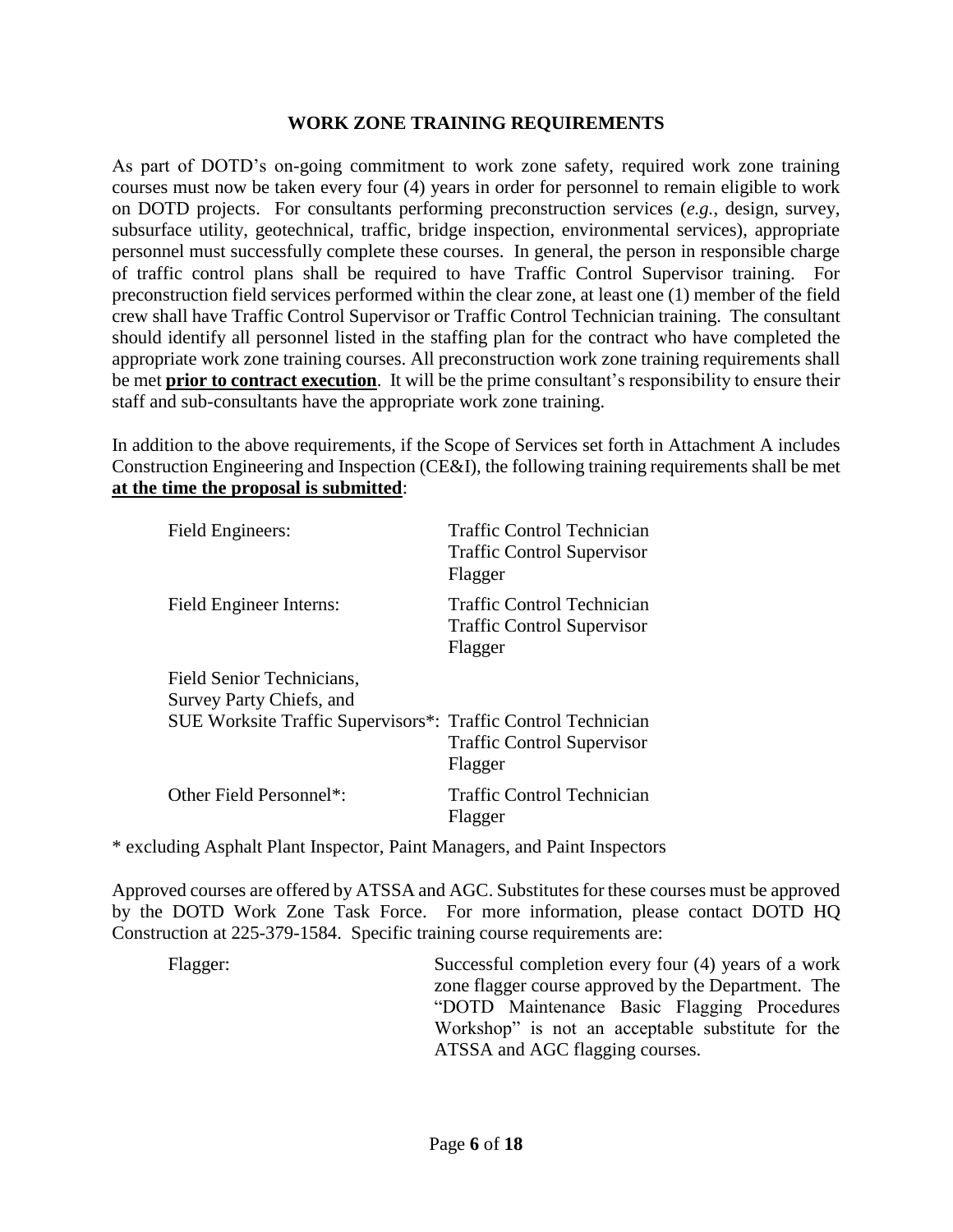- Traffic Control Technician (TCT): Successful completion every four (4) years of a work zone traffic control technician course approved the Department. After initial successful completion, it is not necessary to retake this course every four (4) years if Traffic Control Supervisor training is completed every four (4) years.
- Traffic Control Supervisor (TCS): Successful completion of a work zone traffic control supervisor course approved by the Department. Following an initial completion, traffic control supervisors must either complete a one (1)-day TCS refresher course or retake the original two (2)-day TCS course every four (4) years.

ATSSA contact information: (877) 642-4637

# **REFERENCES**

All services and documents will meet the standard requirements as to format and content of DOTD and will be prepared in accordance with the latest applicable editions, supplements, and revisions of the following:

- 1. AASHTO Standards The American Association of State Highway Transportation Officials <https://www.transportation.org/>
- 2. AASHTO A Policy on Geometric Design of Highways and Streets [https://bookstore.transportation.org/collection\\_detail.aspx?ID=110](https://bookstore.transportation.org/collection_detail.aspx?ID=110)
- 3. ASTM Standards <https://www.astm.org/BOOKSTORE/BOS/index.html>
- 4. CyberSecurity Training <https://forms.gle/deZGAo5hUMWeSG4P6>
- 5. DOTD Bridge Design and Evaluation Manual (BDEM) [http://wwwsp.dotd.la.gov/Inside\\_LaDOTD/Divisions/Engineering/Bridge\\_Design/Pages/BD](http://wwwsp.dotd.la.gov/Inside_LaDOTD/Divisions/Engineering/Bridge_Design/Pages/BDEM.aspx) [EM.aspx](http://wwwsp.dotd.la.gov/Inside_LaDOTD/Divisions/Engineering/Bridge_Design/Pages/BDEM.aspx)
- 6. DOTD Complete Streets [http://wwwsp.dotd.la.gov/Inside\\_LaDOTD/Divisions/Multimodal/Highway\\_Safety/Complet](http://wwwsp.dotd.la.gov/Inside_LaDOTD/Divisions/Multimodal/Highway_Safety/Complete_Streets/Pages/default.aspx) [e\\_Streets/Pages/default.aspx](http://wwwsp.dotd.la.gov/Inside_LaDOTD/Divisions/Multimodal/Highway_Safety/Complete_Streets/Pages/default.aspx)
- 7. DOTD Construction Contract Administration Manual [http://wwwsp.dotd.la.gov/Inside\\_LaDOTD/Divisions/Engineering/Pages/Engineering\\_Docs.](http://wwwsp.dotd.la.gov/Inside_LaDOTD/Divisions/Engineering/Pages/Engineering_Docs.aspx) [aspx](http://wwwsp.dotd.la.gov/Inside_LaDOTD/Divisions/Engineering/Pages/Engineering_Docs.aspx)
- 8. DOTD Consultant Contract Services Manual [http://wwwsp.dotd.la.gov/Inside\\_LaDOTD/Divisions/Engineering/CCS/Manuals/CCS%20M](http://wwwsp.dotd.la.gov/Inside_LaDOTD/Divisions/Engineering/CCS/Manuals/CCS%20Manual%20rev%20Dec%202020.pdf) [anual%20rev%20Dec%202020.pdf](http://wwwsp.dotd.la.gov/Inside_LaDOTD/Divisions/Engineering/CCS/Manuals/CCS%20Manual%20rev%20Dec%202020.pdf)
- 9. DOTD Geotechnical Engineering Services Document [http://wwwsp.dotd.la.gov/Inside\\_LaDOTD/Divisions/Engineering/Pavement\\_Geotechnical/](http://wwwsp.dotd.la.gov/Inside_LaDOTD/Divisions/Engineering/Pavement_Geotechnical/Geotechnical%20Guidelines/Geotechnical%20Services%20Document.pdf) [Geotechnical%20Guidelines/Geotechnical%20Services%20Document.pdf](http://wwwsp.dotd.la.gov/Inside_LaDOTD/Divisions/Engineering/Pavement_Geotechnical/Geotechnical%20Guidelines/Geotechnical%20Services%20Document.pdf)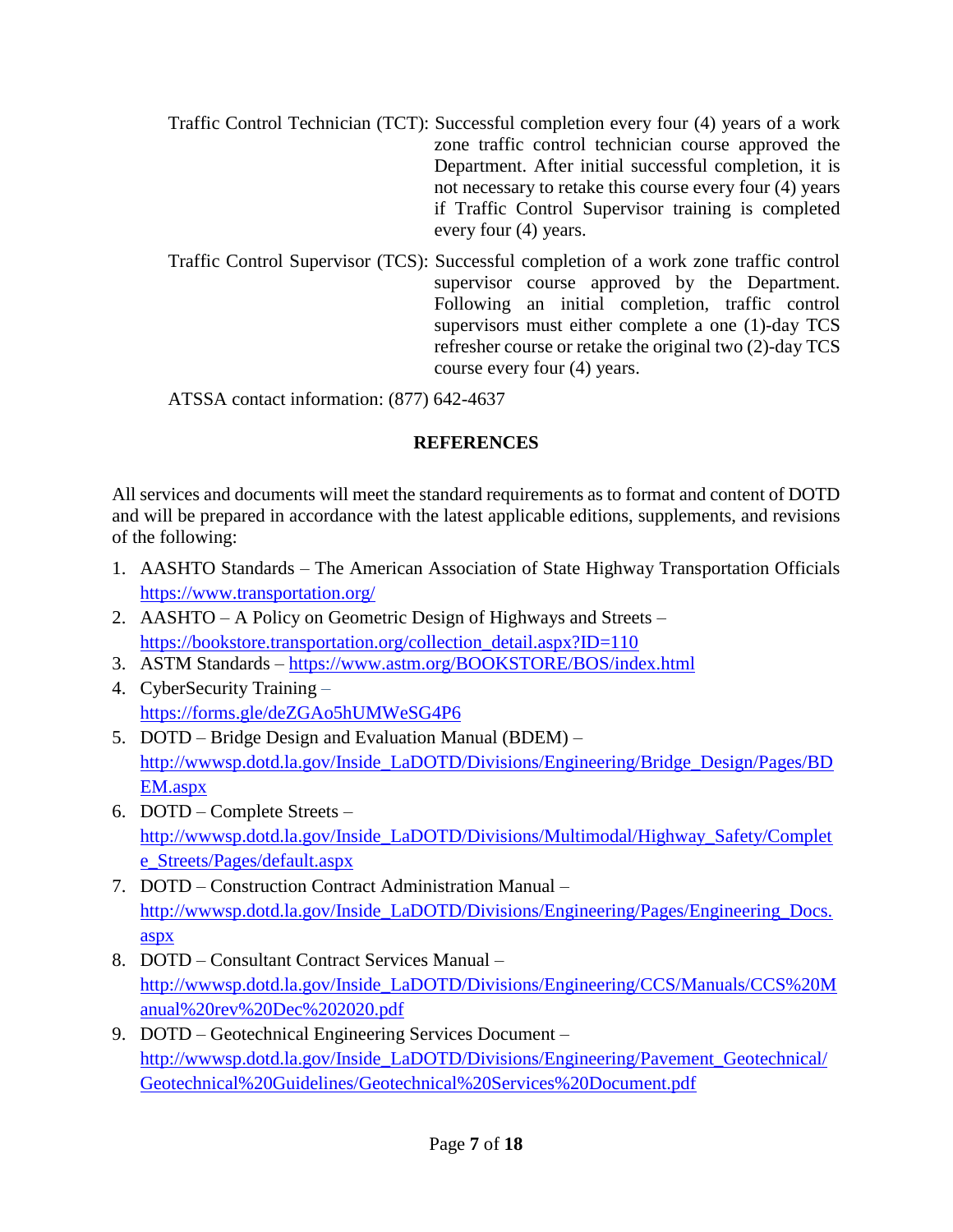- 10. DOTD Hydraulics Manual [http://wwwsp.dotd.la.gov/Inside\\_LaDOTD/Divisions/Engineering/Public\\_Works/Hydraulics/](http://wwwsp.dotd.la.gov/Inside_LaDOTD/Divisions/Engineering/Public_Works/Hydraulics/Documents/Hydraulics%20Manual.pdf) [Documents/Hydraulics%20Manual.pdf](http://wwwsp.dotd.la.gov/Inside_LaDOTD/Divisions/Engineering/Public_Works/Hydraulics/Documents/Hydraulics%20Manual.pdf)
- 11. DOTD Location and Survey Manual [http://wwwsp.dotd.la.gov/Inside\\_LaDOTD/Divisions/Engineering/LocationSurvey/Manuals](http://wwwsp.dotd.la.gov/Inside_LaDOTD/Divisions/Engineering/LocationSurvey/Manuals%20and%20Forms/Location_and_Survey_Manual.pdf) [%20and%20Forms/Location\\_and\\_Survey\\_Manual.pdf](http://wwwsp.dotd.la.gov/Inside_LaDOTD/Divisions/Engineering/LocationSurvey/Manuals%20and%20Forms/Location_and_Survey_Manual.pdf)
- 12. DOTD Addendum "A" to the Location & Survey Manual [http://wwwsp.dotd.la.gov/Inside\\_LaDOTD/Divisions/Engineering/LocationSurvey/Manuals](http://wwwsp.dotd.la.gov/Inside_LaDOTD/Divisions/Engineering/LocationSurvey/Manuals%20and%20Forms/Location%20and%20Survey%20Manual%20-%20Addendum%20A.pdf) [%20and%20Forms/Location%20and%20Survey%20Manual%20-%20Addendum%20A.pdf](http://wwwsp.dotd.la.gov/Inside_LaDOTD/Divisions/Engineering/LocationSurvey/Manuals%20and%20Forms/Location%20and%20Survey%20Manual%20-%20Addendum%20A.pdf)
- 13. DOTD Louisiana Standard Specifications for Roads and Bridges [http://wwwsp.dotd.la.gov/Inside\\_LaDOTD/Divisions/Engineering/Standard\\_Specifications/P](http://wwwsp.dotd.la.gov/Inside_LaDOTD/Divisions/Engineering/Standard_Specifications/Pages/Standard%20Specifications.aspx) [ages/Standard%20Specifications.aspx](http://wwwsp.dotd.la.gov/Inside_LaDOTD/Divisions/Engineering/Standard_Specifications/Pages/Standard%20Specifications.aspx)
- 14. DOTD Materials Sampling Manual [http://wwwsp.dotd.la.gov/Inside\\_LaDOTD/Divisions/Engineering/Materials\\_Lab/Pages/Men](http://wwwsp.dotd.la.gov/Inside_LaDOTD/Divisions/Engineering/Materials_Lab/Pages/Menu_MSM.aspx) [u\\_MSM.aspx](http://wwwsp.dotd.la.gov/Inside_LaDOTD/Divisions/Engineering/Materials_Lab/Pages/Menu_MSM.aspx)
- 15. DOTD Minimum Design Guidelines [http://wwwsp.dotd.la.gov/Inside\\_LaDOTD/Divisions/Engineering/Road\\_Design/Memoranda](http://wwwsp.dotd.la.gov/Inside_LaDOTD/Divisions/Engineering/Road_Design/Memoranda/Minimum%20Design%20Guidelines.pdf) [/Minimum%20Design%20Guidelines.pdf](http://wwwsp.dotd.la.gov/Inside_LaDOTD/Divisions/Engineering/Road_Design/Memoranda/Minimum%20Design%20Guidelines.pdf)
- 16. DOTD Off-System Highway Bridge Program Guidelines [http://wwwsp.dotd.la.gov/Inside\\_LaDOTD/Divisions/Engineering/Bridge\\_Design/Manuals/](http://wwwsp.dotd.la.gov/Inside_LaDOTD/Divisions/Engineering/Bridge_Design/Manuals/Other%20Manuals%20-%20Guidelines/2019%20Federal%20Aid%20Off-System%20Highway%20Bridge%20Program%20Guidelines.pdf) [Other%20Manuals%20-%20Guidelines/2019%20Federal%20Aid%20Off-System%20High](http://wwwsp.dotd.la.gov/Inside_LaDOTD/Divisions/Engineering/Bridge_Design/Manuals/Other%20Manuals%20-%20Guidelines/2019%20Federal%20Aid%20Off-System%20Highway%20Bridge%20Program%20Guidelines.pdf) [way%20Bridge%20Program%20Guidelines.pdf](http://wwwsp.dotd.la.gov/Inside_LaDOTD/Divisions/Engineering/Bridge_Design/Manuals/Other%20Manuals%20-%20Guidelines/2019%20Federal%20Aid%20Off-System%20Highway%20Bridge%20Program%20Guidelines.pdf)
- 17. DOTD Roadway Design Procedures and Details Manual [http://wwwsp.dotd.la.gov/Inside\\_LaDOTD/Divisions/Engineering/Road\\_Design/Pages/Road](http://wwwsp.dotd.la.gov/Inside_LaDOTD/Divisions/Engineering/Road_Design/Pages/Road-Design-Manual.aspx) [-Design-Manual.aspx](http://wwwsp.dotd.la.gov/Inside_LaDOTD/Divisions/Engineering/Road_Design/Pages/Road-Design-Manual.aspx)
- 18. DOTD Stage 1 Planning/Environmental Manual of Standard Practice [http://wwwsp.dotd.la.gov/Inside\\_LaDOTD/Divisions/Engineering/Environmental/Pages/Stag](http://wwwsp.dotd.la.gov/Inside_LaDOTD/Divisions/Engineering/Environmental/Pages/Stage_1.aspx) [e\\_1.aspx](http://wwwsp.dotd.la.gov/Inside_LaDOTD/Divisions/Engineering/Environmental/Pages/Stage_1.aspx)
- 19. DOTD Testing Procedures Manual [http://wwwsp.dotd.la.gov/Inside\\_LaDOTD/Divisions/Engineering/Materials\\_Lab/Pages/Men](http://wwwsp.dotd.la.gov/Inside_LaDOTD/Divisions/Engineering/Materials_Lab/Pages/Menu_TPM.aspx) [u\\_TPM.aspx](http://wwwsp.dotd.la.gov/Inside_LaDOTD/Divisions/Engineering/Materials_Lab/Pages/Menu_TPM.aspx)
- 20. DOTD Traffic Engineering Manual [http://wwwsp.dotd.la.gov/Inside\\_LaDOTD/Divisions/Engineering/Traffic\\_Engineering/Misc](http://wwwsp.dotd.la.gov/Inside_LaDOTD/Divisions/Engineering/Traffic_Engineering/Misc%20Documents/Traffic%20Engineering%20Manual.pdf) [%20Documents/Traffic%20Engineering%20Manual.pdf](http://wwwsp.dotd.la.gov/Inside_LaDOTD/Divisions/Engineering/Traffic_Engineering/Misc%20Documents/Traffic%20Engineering%20Manual.pdf)
- 21. DOTD Traffic Engineering Process and Report [http://wwwsp.dotd.la.gov/Inside\\_LaDOTD/Divisions/Engineering/Traffic\\_Engineering/Man](http://wwwsp.dotd.la.gov/Inside_LaDOTD/Divisions/Engineering/Traffic_Engineering/ManualsPublications/Pages/TEPR.aspx) [ualsPublications/Pages/TEPR.aspx](http://wwwsp.dotd.la.gov/Inside_LaDOTD/Divisions/Engineering/Traffic_Engineering/ManualsPublications/Pages/TEPR.aspx)
- 22. DOTD Traffic Signal Manual [http://wwwsp.dotd.la.gov/Inside\\_LaDOTD/Divisions/Engineering/Traffic\\_Engineering/Traff](http://wwwsp.dotd.la.gov/Inside_LaDOTD/Divisions/Engineering/Traffic_Engineering/Traffic%20Control/Traffic%20Signal%20Manual%20V3%20-%207.1.20.pdf) [ic%20Control/Traffic%20Signal%20Manual%20V3%20-%207.1.20.pdf](http://wwwsp.dotd.la.gov/Inside_LaDOTD/Divisions/Engineering/Traffic_Engineering/Traffic%20Control/Traffic%20Signal%20Manual%20V3%20-%207.1.20.pdf)
- 23. e-CFR Electronic Code of Federal Regulations (all applicable) <https://ecfr.io/>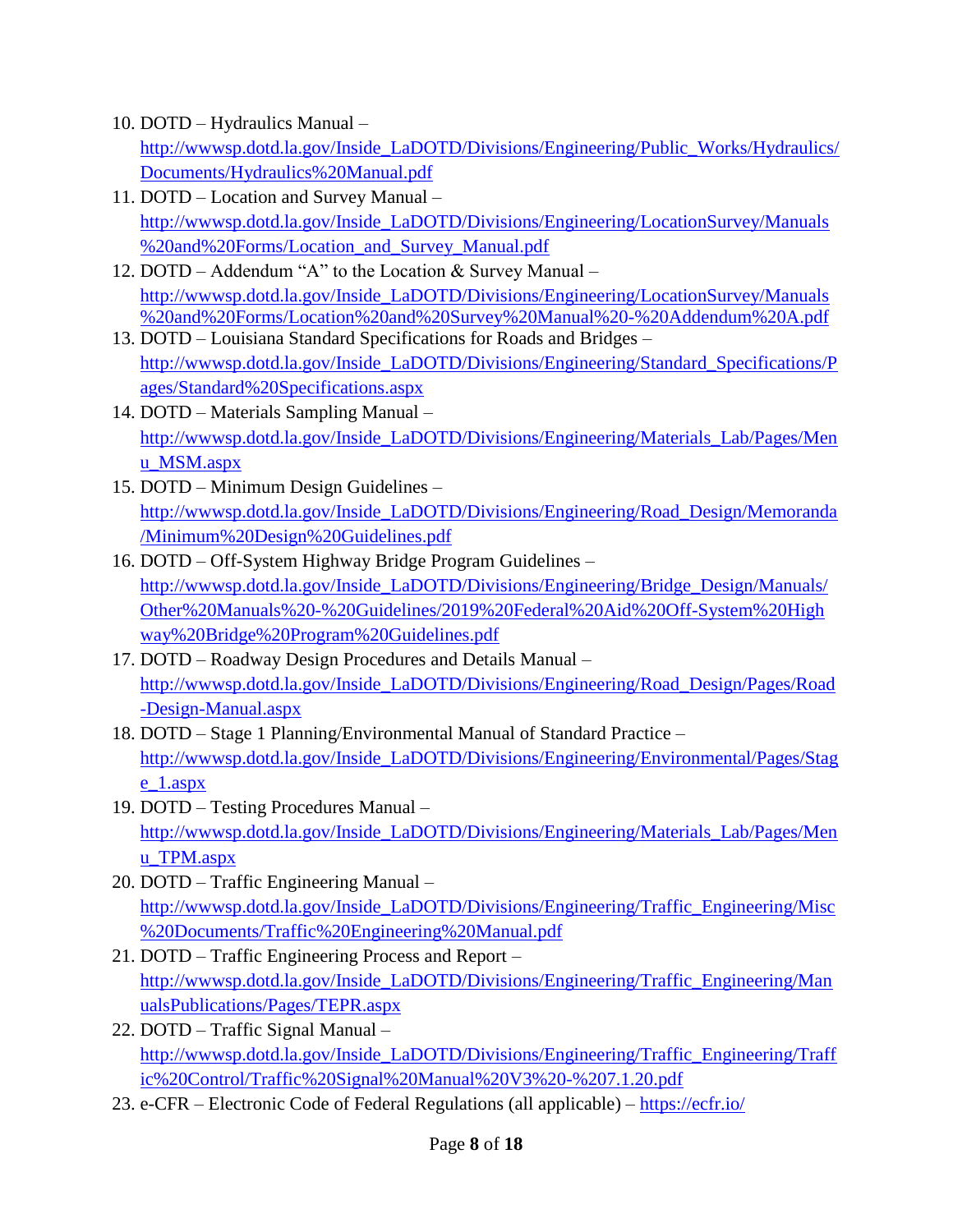- 24. FHWA Bridge Inspector's Reference Manual (BIRM) website:<https://www.fhwa.dot.gov/bridge/nbis.cfm> manual:<https://www.fhwa.dot.gov/bridge/nbis/pubs/nhi12049.pdf>
- 25. FHWA Manual on Uniform Traffic Control Devices for Streets and Highways (MUTCD) <http://mutcd.fhwa.dot.gov/>
- 26. National Electrical Safety Code (NESC) <https://standards.ieee.org/products-services/nesc/index.html>
- 27. NFPA 70 National Electrical Code (NEC) [https://www.nfpa.org/codes-and-standards/all-codes-and-standards/list-of-codes-and](https://www.nfpa.org/codes-and-standards/all-codes-and-standards/list-of-codes-and-standards/detail?code=70)[standards/detail?code=70](https://www.nfpa.org/codes-and-standards/all-codes-and-standards/list-of-codes-and-standards/detail?code=70)
- 28. NEPA National Environmental Policy Act <https://www.epa.gov/nepa>

# **CONTRACT EXECUTION REQUIREMENTS**

The selected consultant will be required to execute the contract within ten (10) days after receipt of the contract.

A sample of the contract provisions can be found at the following link: [http://wwwsp.dotd.la.gov](http://wwwsp.dotd.la.gov/Inside_LaDOTD/Divisions/Engineering/CCS/Pages/Advertisements.aspx) [/Inside\\_LaDOTD/Divisions/Engineering/CCS/Pages/Advertisements.aspx.](http://wwwsp.dotd.la.gov/Inside_LaDOTD/Divisions/Engineering/CCS/Pages/Advertisements.aspx)

# **SECONDARY SELECTION PROCESS**

When multiple IDIQ contracts with similar scopes of service are available within a DOTD Section that is prepared to issue a TO, the TO selection procedures set forth in Attachment C shall be used to award that TO. Documentation of the selection process shall be retained by DOTD.

# **REVISIONS TO THE ADVERTISEMENT**

DOTD reserves the right to revise any part of the advertisement by issuing addenda to the advertisement at any time. Issuance of this advertisement in no way constitutes a commitment by DOTD to award a contract. DOTD reserves the right to accept or reject, in whole or part, all DOTD Form 24-102s submitted, and/or cancel this consultant services procurement if it is determined to be in DOTD's best interest. All materials submitted in response to this advertisement become the property of DOTD, and selection or rejection of a proposal does not affect this right. DOTD also reserves the right, at its sole discretion, to waive administrative informalities contained in the advertisement.

# **CLARIFICATIONS**

DOTD reserves the right to request clarification of ambiguities or apparent inconsistencies found within any proposal, if it is determined to be in DOTD's best interest.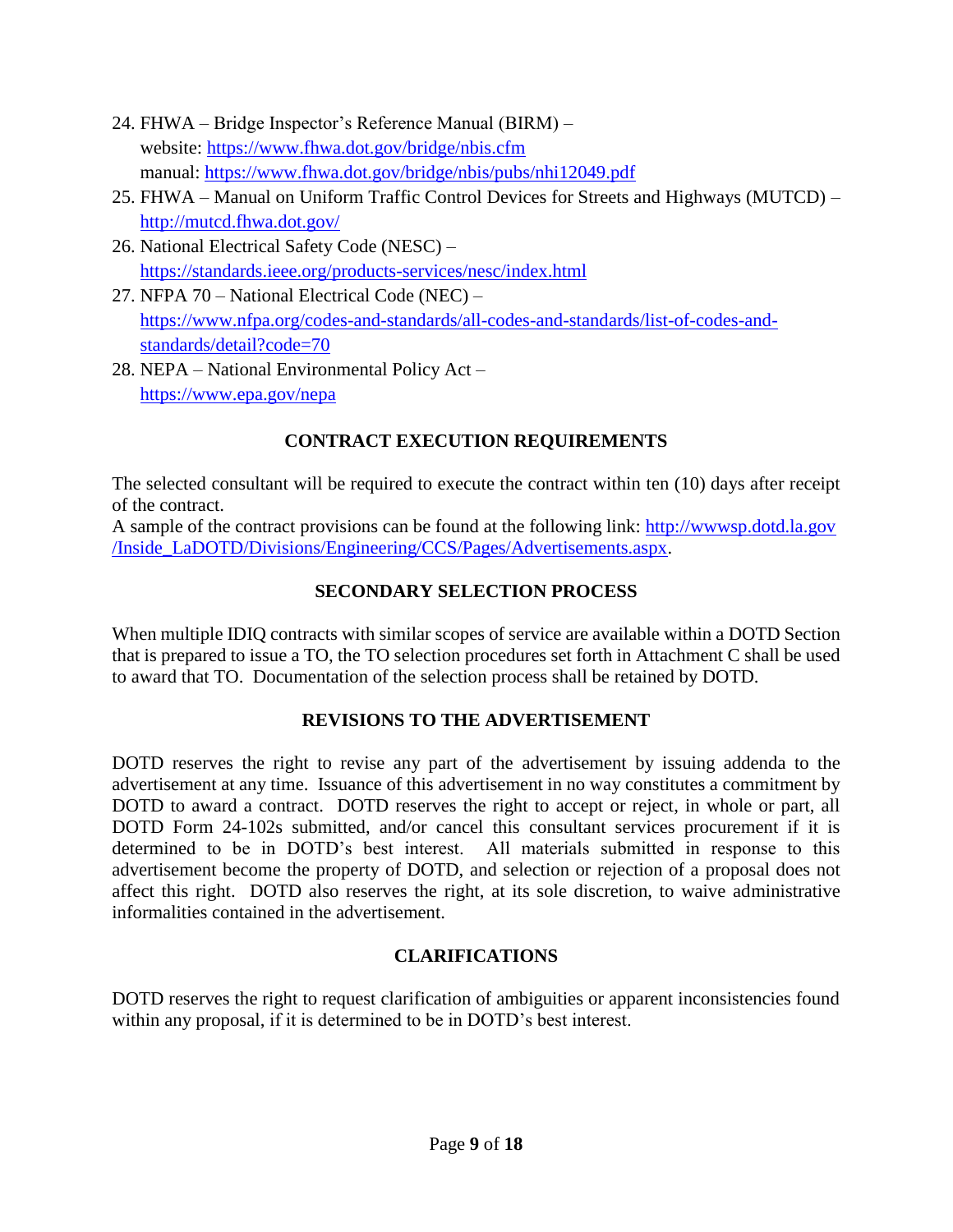### **PROPOSAL REQUIREMENTS**

The consultant's proposal for this advertisement must be submitted by email to [DOTDConsultantAds80@la.gov.](mailto:DOTDConsultantAds80@la.gov) **USE THE DOTD FORM 24-102, DATED MARCH 1, 2022, PROVIDED WITH THE ADVERTISEMENT.** Hard copies of the consultant's proposal are not required. All proposals must be in accordance with the requirements of this advertisement, and the Consultant Contract Services Manual. Unless otherwise stated in this advertisement, copies of licenses and certificates are not required to be submitted with the proposal.

If more than one (1) contract is to be selected based on this advertisement, no prime consultant is allowed to be a sub-consultant on any other consultant's 24-102. If a prime consultant is submitted as a sub-consultant on another consultant's 24-102, its proposal as a prime consultant may be deemed non-responsive.

ANY CONSULTANT FAILING TO SUBMIT ANY OF THE INFORMATION REQUIRED ON THE DOTD FORM 24-102, OR PROVIDING INACCURATE INFORMATION ON THE DOTD FORM 24-102, MAY BE CONSIDERED NON-RESPONSIVE.

DOTD employees may not submit a proposal, nor be included as part of a consultant's proposal.

Contract and/or part-time employees are allowed. Such employees should be shown in Section 14 of the DOTD Form 24-102 with an asterisk denoting their employment status.

The DOTD Form 24-102 should be identified with **contract numbers 4400023972 and 4400023973** and must be received by DOTD via email **no later than 3:00 p.m. Central Time** on **Thursday, June 9, 2022**.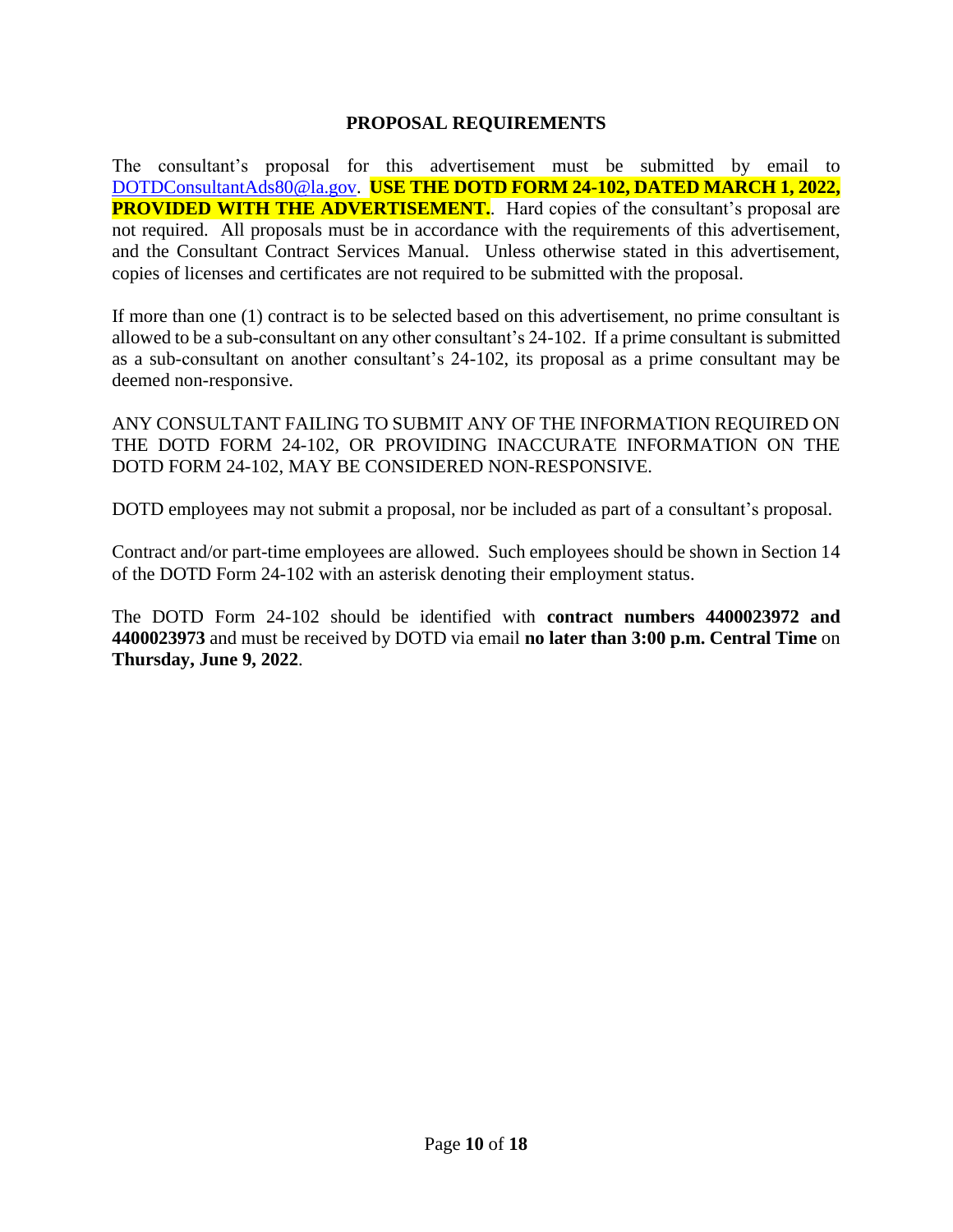# **ATTACHMENT A – SCOPE OF SERVICES**

The project time is **typical**. The route classification is **N/A.**

### **PROJECT DESCRIPTION**

The Consultant shall perform archaeological and historical evaluations including cultural resources surveys, archaeological testing [National Register of Historic Places (NRHP) testing], data recovery, NRHP eligibility evaluations, both Historic American Engineering Record (HAER), Historic American Building Survey (HABS), and Historic American Landscapes Survey (HALS) documentation, and all necessary Section 106 documentation for statewide projects covered by an Indefinite Delivery / Indefinite Quantity (IDIQ) contract under separate Task Orders (TO). The Consultant will be required to execute a TO which will specify the scope of services, contract time, and compensation. Each TO will become a part of the IDIQ Contract.

The Consultant will be required to provide some or all of the following services for each TO:

**LANDOWNER INFORMATION** – The Consultant shall obtain the names, addresses, and contact information from the associated parish's assessor's office for the last known resident or nonresident landowners from whom additional right-of-way will be required for the purpose of contacting the landowners prior to entering their property for field visits. The Consultant shall request landowner permission to carry out the cultural resources survey and written consent to remove, analyze, and curate artifacts. All of the following fieldwork tasks will follow the most current Louisiana Divisions of Archaeology and Historic Preservation Guidelines for Fieldwork Standards. Archaeological survey will not be conducted outside the approved direct Area of Potential Effects (APE), unless directed to do so by DOTD.

### **LOUISIANA ONE CALL**

The Consultant shall contact Louisiana One Call, to mark any buried utilities, pipelines, cables etc. within the direct APE, prior to the initiation of ground disturbance.

**TIMEFRAME OF TASK ORDERS** – Each TO must be completed in a timely manner and delays in progress that would affect the completion of the contract in the allotted time must be documented in writing and provided to DOTD. Depending on the scope of services for the TO the contract time may vary based upon a reasonable and negotiated timeframe, generally not to exceed 160 calendar days.

**CULTURAL RESOURCES SURVEYS** – The Consultant will be provided with a plan layout or marked aerial photograph designating the study area/Area of Potential Effects (APE). The Consultant will: (1) determine the presence of cultural remains, historic and/or prehistoric, and whether these sites are eligible for or listed on the National Register of Historic Places (NRHP), and (2) determine the presence of standing structures, landscapes, or other places or objects and whether these are eligible for or listed on the NRHP. The survey will include sites within DOTD's existing and/or proposed right-of-way and standing structures, etc. within the direct and indirect APE. The resulting Cultural Resources Survey reports will contain recommendations of eligibility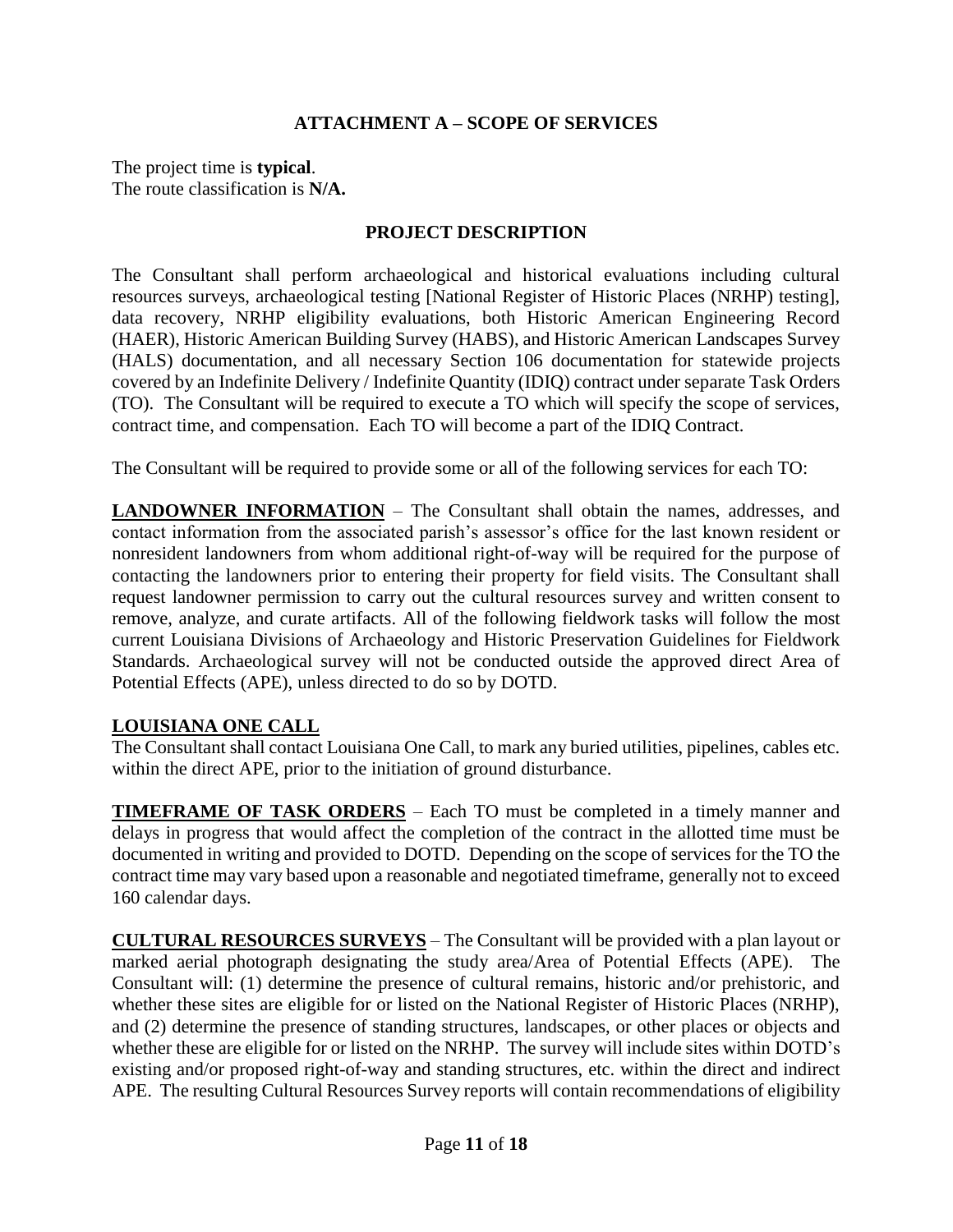and of effect for each of these archaeological sites (including Historic Areas as defined by LDOA), standing structures, etc., encountered. Each eligibility assessment will include the criteria for evaluation along with assessment of integrity as outlined in the Louisiana Divisions of Archaeology and Historic Preservation guidelines. All reports and fieldwork will meet the most current standards of the Louisiana Department of Culture, Recreation and Tourism, Divisions of Archaeology and Historic Preservation.

All coordination with the State Historic Preservation Officer (SHPO) will be through, or with the express approval of, the DOTD Environmental Section.

Background research, including a literature search, will be required. The following data will be delivered to DOTD as applicable:

- 1. A Letter Summary of initial results including recommendation for any sites located within the project area.
- 2. A Management Summary of initial results including recommendations for any sites located within the project area may be required for some TOs.
- 3. A Draft Cultural Resources Survey report including recommendations for any National Register eligible/listed archaeological sites/standing structures located within the Area of Potential Effects (APE), or draft Negative Findings report if no archaeological sites or standing structures are identified.
- 4. Completed archaeological site record/site record update forms
- 5. Completed Louisiana Historic Resource Inventory forms
- 6. Completed Louisiana Historic Resource Inventory Spreadsheet
- 7. A Final Cultural Resources Survey or Negative Findings report
- 8. A curation receipt prior to end of the TO

The Consultant will notify the Environmental Project Manager when the fieldwork begins and ends. The Consultant will also submit to the Environmental Project Manager a bi-weekly report of their progress in the fieldwork. Archaeological fieldwork shall be completed within the timeframe required by each TO after the notice to proceed is issued. Within ten (10) days after completion of the fieldwork, two copies of the typed, site record form/site record update form (also with a Management Summary if required for the project) and a version on PDF will be forwarded to the Environmental Project Manager. If a site does not appear to be eligible for the NRHP, a statement to this effect along with supporting reasons will be included in the Management Summary and/or the Draft Cultural Resources Survey Report.

All items recovered from the fieldwork will be laboratory processed and analyzed to accepted professional standards. All materials will be curated in accordance with the current guidelines of the Louisiana Department of Culture, Recreation and Tourism, Division of Archaeology. Any diagnostic artifacts will be illustrated within the report. Within the time frame established for each TO, five (5) copies of the Draft Report and a version on searchable PDF will be submitted to DOTD for review. Any necessary revised reports will also be submitted in this quantity and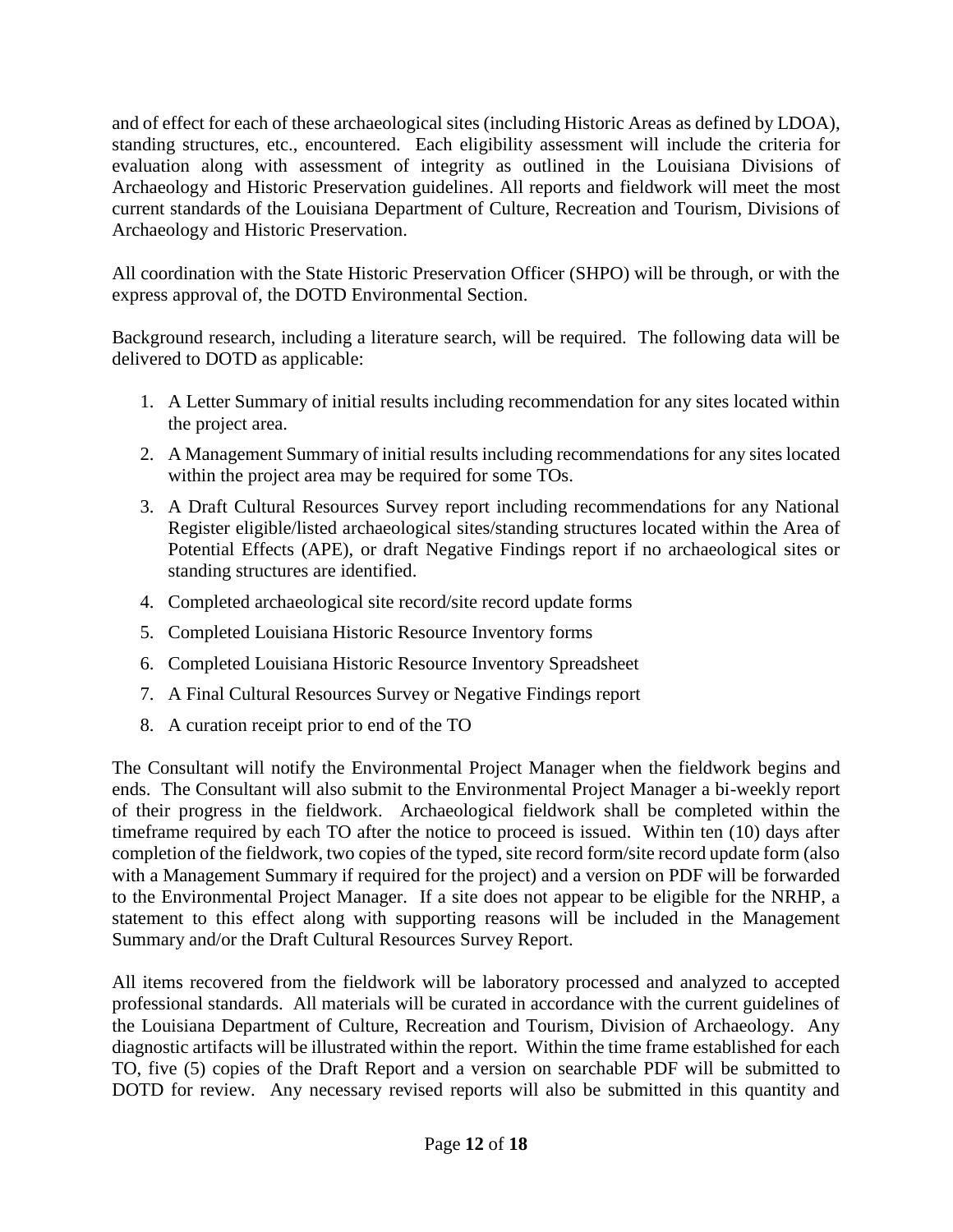format. Upon receipt of an acceptable version, the Consultant will be instructed to submit five (5) bound copies and a searchable PDF of the Final Report.

**ARCHAEOLOGICAL SITE TESTING** – In most cases, archaeological shovel testing is included under Cultural Resources Survey (see above). However, the occasion may arise where archaeological NRHP site testing is needed.

Site testing will define the limits within existing and/or required right-of-way, will establish cultural affiliation and will determine eligibility for listing in the NRHP. Background research will be required with particular emphasis on any past archaeological work in the area. Sites will be mapped and delineated with subsurface testing. Once the site limits are determined, test units will be excavated (number of test units to be agreed upon dependent on the site). Test units will measure one meter by one meter. Placement of test units within the site limits will be at the discretion of the Principal Investigator using initial subsurface testing information.

Documentation (Letter Summary, Management Summary, site/structure forms, report, etc.) and notification (fieldwork start dates, etc.) requirements will be the same as described above if this work is not included under Cultural Resources Surveys (see above). All reports and fieldwork will meet the standards of the Louisiana Department of Culture, Recreation and Tourism, Divisions of Archaeology and Historic Preservation.

**DATA RECOVERY** – A scope of service and compensation for data recovery will be established upon satisfactory completion of the Cultural Resources Survey report and determination of the need for additional services by DOTD. Data recovery may be required at archaeological sites not previously examined under services for this Retainer Contract. Prior to conducting the data recovery, the Consultant will be required to submit a data recovery plan. Five (5) copies of the plan will be submitted to DOTD within two (2) weeks after the notice to proceed has been issued (this may vary depending on the site). After review by both DOTD and the SHPO and possibly a Tribal Historic Preservation Officer (THPO), the Consultant will be allowed one (1) week to incorporate recommended changes and resubmit the plan for review. After DOTD and the SHPO (and possibly THPO) have accepted the final data recovery plan, the Consultant will begin fieldwork.

Documentation (management summary, site/structure forms, report, etc.) and notification (fieldwork start dates, etc.) requirements will be the same as described above. All reports and fieldwork will meet the standards of the Louisiana Department of Culture, Recreation and Tourism, Divisions of Archaeology and Historic Preservation.

# **STANDING STRUCTURES (ARCHITECTURAL)/ BUILT ENVIRONMENT SURVEY** –

All standing structures, objects, etc., (including bridges, cemeteries, churches and landscapes) fifty years or older will be evaluated to determine their eligibility for the NRHP. Documentation of structures will have an approaching year buffer considering the longevity of project planning. Photographs and brief descriptive data, including accurate locational information and an actual or estimated date of construction along with basis for date of construction will be required for each structure evaluated. DOTD will determine whether this task is to be performed separately or in conjunction with the Cultural Resources Survey. Information on all structures will be populated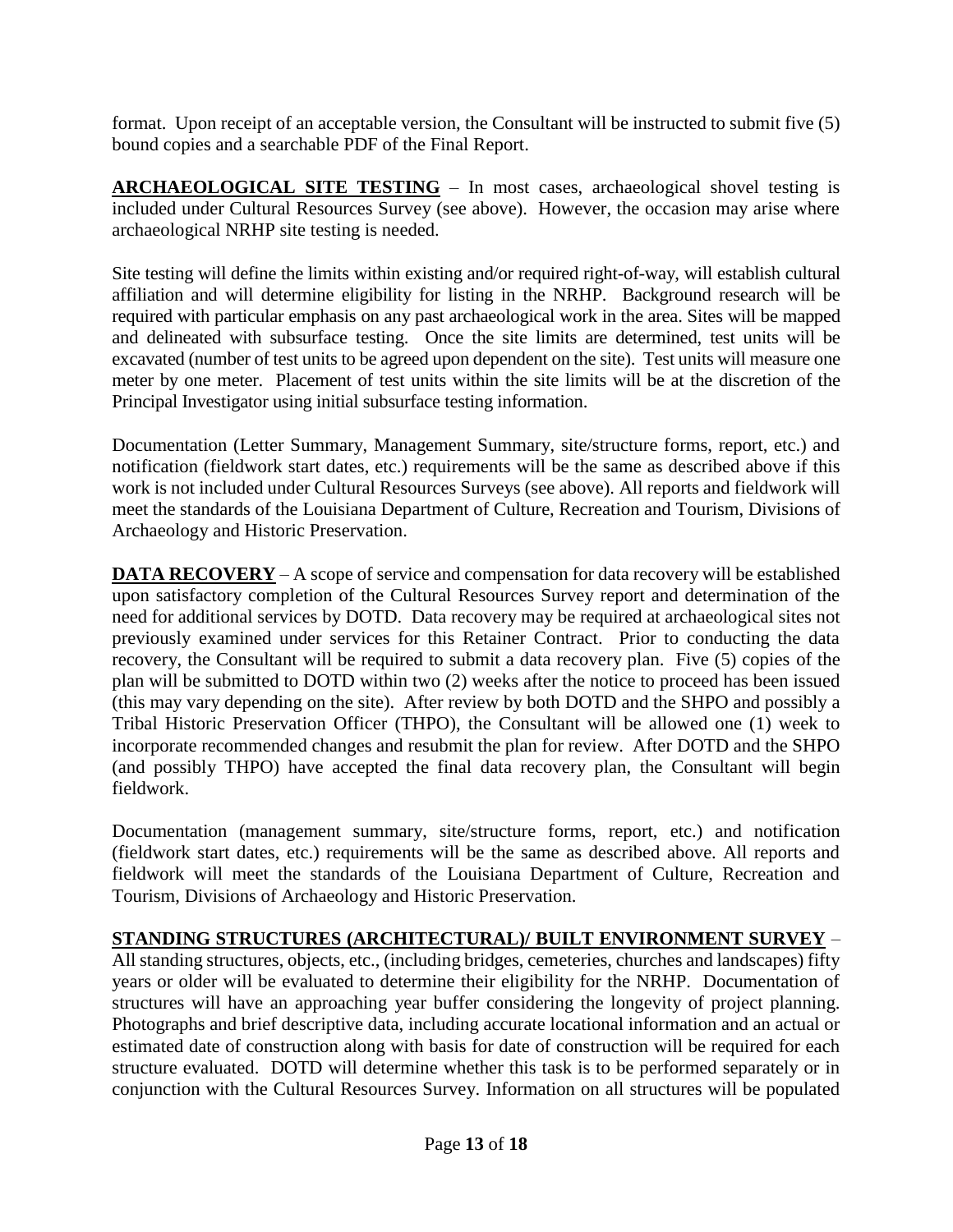into the spreadsheet format provided by the Louisiana Division of Historic Preservation which will then be submitted to the Division of Historic Preservation with the request for Standing Structure Numbers. All Standing Structure forms will be typed, completed – including Standing Structure Number - and submitted in hard copy and searchable PDF version.

**HISTORIC AMERICAN ENGINEERING RECORD** – Historic American Engineering Record (HAER) documentation will be prepared by the Consultant for projects as necessary. All such documentation will meet the requirements set forth by the Department of the Interior, National Park Service. The consultant should be able to carry out all levels of HAER documentation as part of this contract.

**HISTORIC AMERICAN BUILDING SURVEY** – Historic American Building Survey (HABS) documentation will be prepared by the Consultant for projects as necessary. All such documentation will meet the requirements set forth by the Department of the Interior, National Park Service.

**HISTORIC AMERICAN LANDSCAPES SURVEY** - Historic American Landscapes Survey (HALS) documentation will be prepared by the Consultant for projects as necessary. All such documentation will meet the requirements set forth by the Department of the Interior, National Park Service.

**FINDING OF EFFECT DOCUMENTATION** – Section 106 documentation for Finding of No Historic Properties Affected/No Adverse Effect/Adverse Effect for cultural resources that may be affected by projects will be prepared by the Consultant as necessary.

**OTHER** - The Consultant will provide the Environmental Section with a bi-weekly progress report. The report will include the estimated and actual date of completion of each task to be performed.

**REPORT STANDARDS -** Reports must be prepared in publishable format according to current organizational and illustrative standards of professional archaeological, architectural, and historic journals. Reports will follow the most current standards of the Louisiana Divisions of Archaeology and Historic Preservation. Reports must be typed, single-spaced, on letter size 8.5 x 11 in white bond paper. All pages must be numbered and no hand written parts will be accepted. The Consultant is strictly forbidden to print their name on each page of the text. Photographs, plans, maps, drawings, and text must be clear and clean with typed or mechanically lettered captions. Archaeological site forms and standing structure forms must be typed and submitted in hard copy and PDF format. Draft reports must contain the required site numbers and standing structure numbers as provided by SHPO. All reports produced or resulting from these investigations will become the property of DOTD and no portions of the reports may be released to any outside party or otherwise published in any form without prior written consent of DOTD. This includes conclusions, recommendations, drawings, rendering, perspectives, sketches, photographs, specifications, cost estimates, etc.

**SOFTWARE STANDARDS** - All GPS documentation must be of sub-meter accuracy. Any GIS data provided must follow current DOTD standards.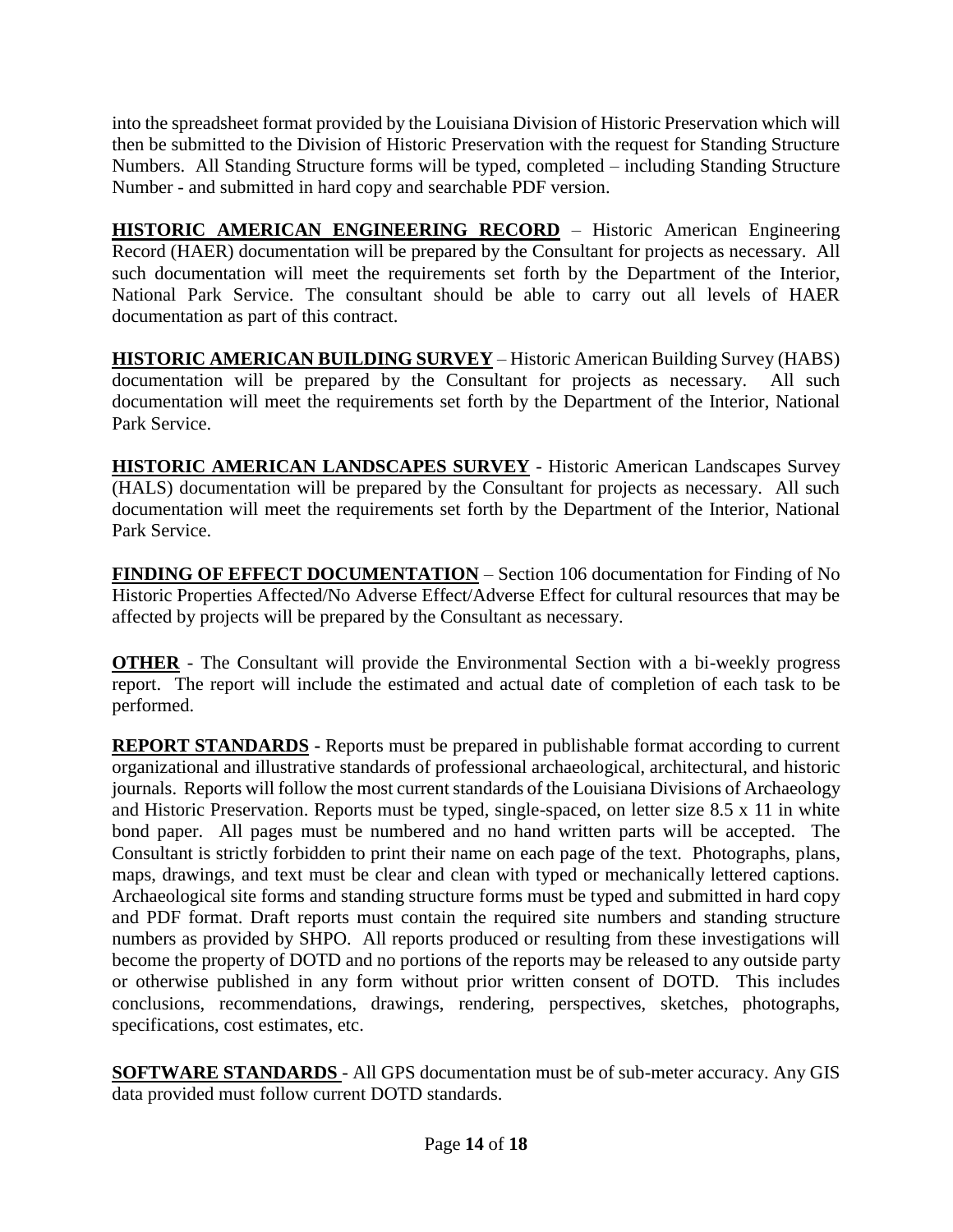## **SERVICES TO BE PERFORMED / ITEMS TO BE PROVIDED BY DOTD**

DOTD shall provide copies of or access to scope, maps, DGN files, surveys, plans, r/w information and/or any other pertinent information if available.

## **ELECTRONIC DELIVERABLES**

Consultant hereby agrees to produce electronic deliverables in conformance with DOTD Software and Deliverable Standards for Electronic Plans document in effect as of the effective date of the most recent contract action or modification, unless exempted in writing by the Project Manager. Consultant is also responsible for ensuring that sub-consultants submit their electronic deliverables in conformance with the same standards. DOTD Software and Deliverable Standards for Electronic Plans document and DOTD CAD Standards Downloads are available via links on the DOTD web site.

Consultant shall apply patches to CAD Standard Resources and install incremental updates of software as needed or required. Consultant hereby agrees to install major updates to software versions and CAD Standard Resources in a timely manner. Major updates of CAD standards and software versions shall be applied per directive or approval of the DOTD Design Automation Manager. Such updates will not have a significant impact on the plan development time or project delivery date, nor will they require Consultant to purchase additional software. Prior to proceeding with plan development, Consultant shall contact the Project Manager for any special instructions regarding project-specific requirements.

In the event that any Digital Plan Delivery Standard conflicts with written documentation, including DOTD plan-development Manuals, the Digital Plan Delivery Standard governs. Consultant is responsible for contacting the Project Manager should questions arise.

Consultant shall upload (or check in) electronic deliverables directly into the DOTD ProjectWise repository at each plan delivery milestone. Consultants are responsible for performing certain operations at each milestone including, but not limited to, the following:

- Upload (or check in) CAD plan deliverables to the discipline "Plans" folder
- Apply and maintain indexing attributes to CAD plans (and other deliverables as needed)
- Publish PDF format plan submittals in ProjectWise using automated publishing tools
- Digitally sign PDF format plan submittals in ProjectWise according to DOTD standards and procedures (Final Plans, Revisions and Change Orders). Signatures shall be applied in signature blocks provided with electronic seals and Title Sheets.

Additionally, after reviewing deliverables for each submittal milestone, the Project Manager shall notify Consultant regarding the availability of two automatically-generated informational reports in ProjectWise. These reports document the completion status and other information regarding indexing attributes and CAD standards. Consultants shall take these reports into account and make any necessary adjustments to plans before the next submittal milestone; or sooner, if directed by the Project Manager.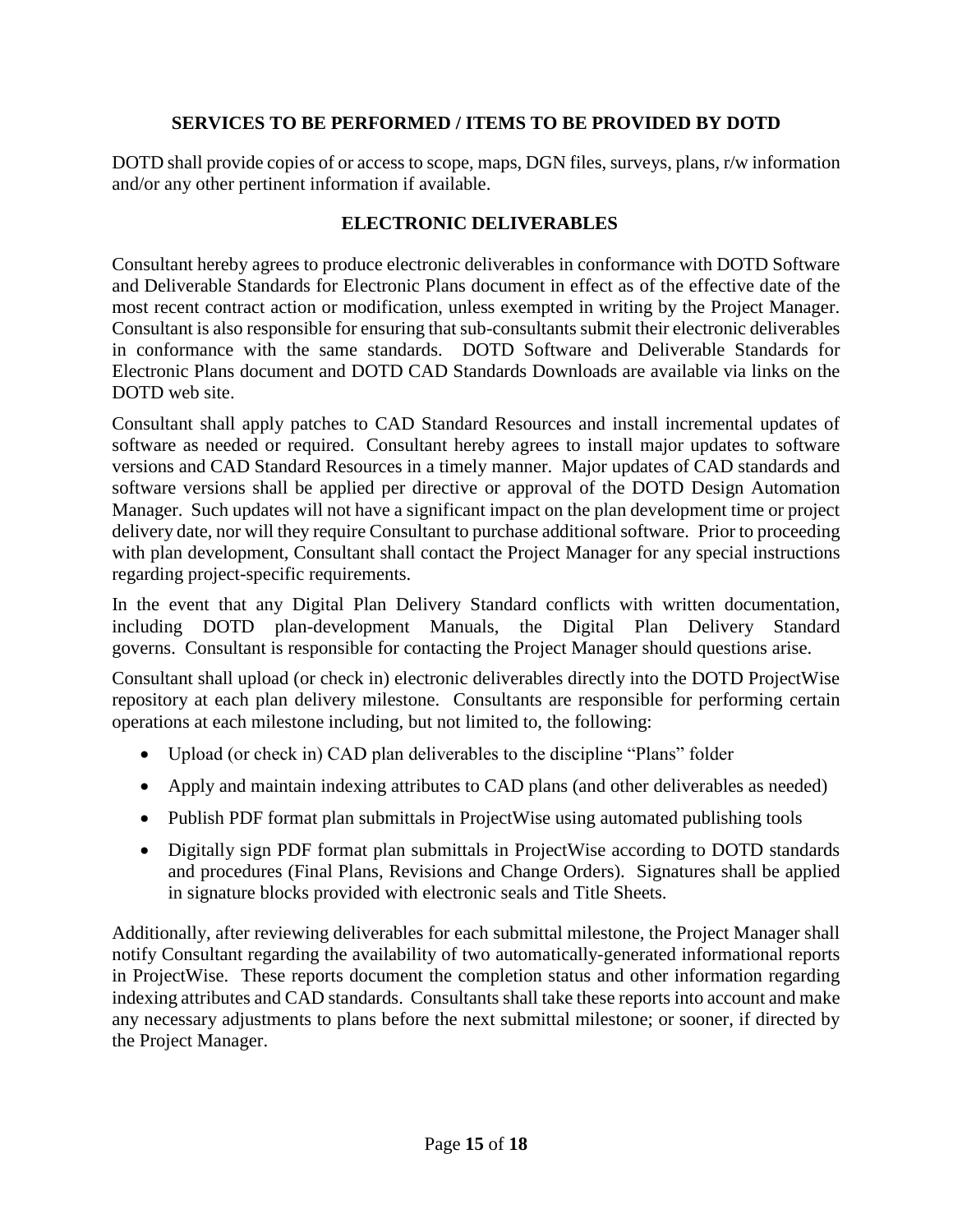# **ATTACHMENT B – MINIMUM PERSONNEL REQUIREMENTS (MPRs)**

The following requirements must be met at the time the proposal is submitted:

- 1. At least one (1) principal of the prime consultant shall be professionally competent in Section 106 of the National Historic Preservation Act documentation.
- 2. At least one (1) principal or responsible member of the prime consultant shall have a minimum of five (5) years of experience in responsible charge of Section 106 of the National Historic Preservation Act documentation.
- 3. At least one (1) environmental professional experienced in the preparation of documents that involve evaluations of historical significance who have completed the course on Section 106 of the National Historic Preservation Act offered by the Advisory Council on Historic Preservation.
- 4. At least one (1) principal investigator for the archaeological work, meeting the Archaeologist Qualifications published in the Louisiana Register dated April 20, 1994. These standards parallel the Secretary of the Interior's Professional Qualifications Standards for Archaeology.
- 5. At least one (1) professional for the standing structures and built environment assessment, meeting the Secretary of Interior's Qualifications for historic preservation.
- 6. At least one (1) professional with knowledge of the National Park Service's requirements and experience in the preparation of all levels of HABS/HAER/HALS documentation.
- 7. At least one (1) professional with knowledge of HABS/HAER/HALS photographic documentation.

# **MPRS ARE TO BE MET BY SEPARATE INDIVIDUALS OF THE PRIME CONSULTANT, UNLESS STATED OTHERWISE BELOW.**

**MPR Nos. 1 and 2 may be met by the same person.**

**MPR Nos. 3 through 7 must be met by separate individuals and may be satisfied through the use of a sub-consultant(s).**

# **NOTE: WHEN SATISFYING A MINIMUM PERSONNEL REQUIREMENT, PLEASE ENSURE THE RÉSUMÉ REFLECTS REQUIRED EXPERIENCE AS REQUESTED.**

• Please note the number of MPRs are minimal; however, all relevant personnel necessary to perform the Scope of Services must be identified in Section 14 of the DOTD Form 24-102 and their resumes included in Section 16 of the DOTD Form 24-102.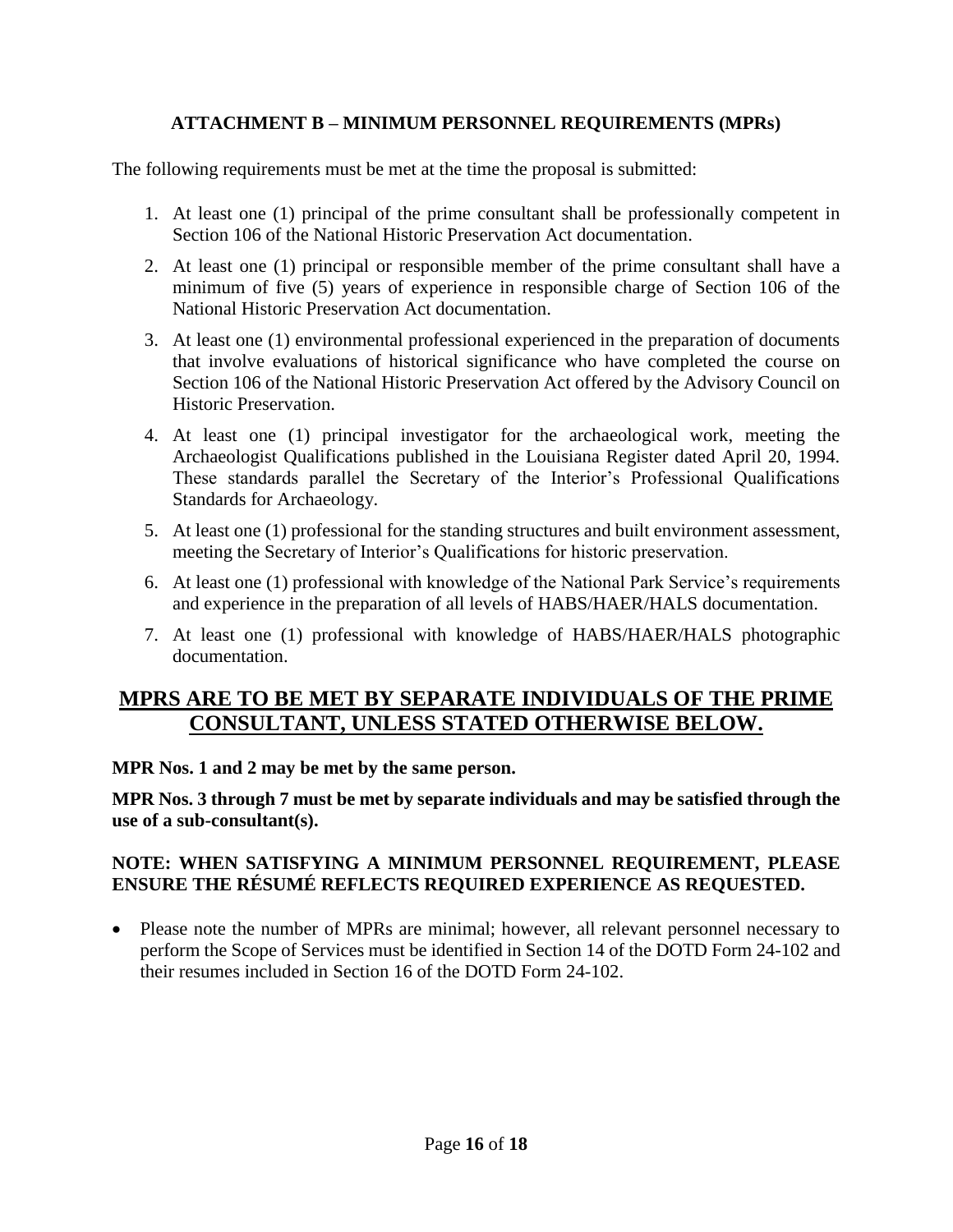# **ATTACHMENT C – SECONDARY SELECTIONS FOR TASK ORDERS**

### **Procedures for selecting among IDIQ contracts for issuance of Task Orders - Section 28**

If proposed new TO is to be issued for the purpose of extending services related to services performed under a previously issued TO by a particular consultant with whom DOTD has an existing IDIQ contract containing the appropriate scope of services and with time and funding capacity available sufficient to support the issuance of the new TO under said contract, then that consultant's contract will be tasked.

Otherwise, when more than one IDIQ is available for the provision of the services required, the following procedure will be employed to determine which of the IDIQ contracts will be tasked.

- 1. Identify all IDIQ contracts that apply type/scope of work in contract
	- a. If applies, move to next step
	- b. If does not apply, then cannot use the contract
- 2. Determine if there is sufficient time remaining on the contract to complete the work
	- a. If yes, proceed to next step
	- b. If no, then cannot use the contract
- 3. Determine if there is sufficient compensation remaining on contract to complete the work
	- a. If yes, proceed to next step
	- b. If no, cannot use the contract
- 4. Determine if specialty tasks are required or if timing of performance is critical
	- a. If yes, can the consultant perform the work, as needed? (Consideration may be given to experience with task(s), current workload, and past performance.)
		- i. If yes, the consultant can perform the work, then proceed to next step
		- ii. If no, the consultant should not or is not able to perform the work, do not use the contract. Document the reasons, *e.g.*, the consultant is less experienced, past performance indicates that the consultant may have difficulty with task(s), the consultant has multiple jobs ongoing for DOTD so timeliness may be an issue, etc.
	- b. If no specialty tasks or timeliness issues are present, then proceed to the next step.
- 5. If more than one IDIQ contract reaches this step, then they will be distinguished from one another by the consultants': 1) familiarity or experience with the services required; 2) locality, where a <u>local presence will add value to the quality and efficiency of the project</u>; or 3) the amount of remaining contract time or remaining available compensation.
	- a. Select the contract whose consultant is most familiar or experienced with the services required.